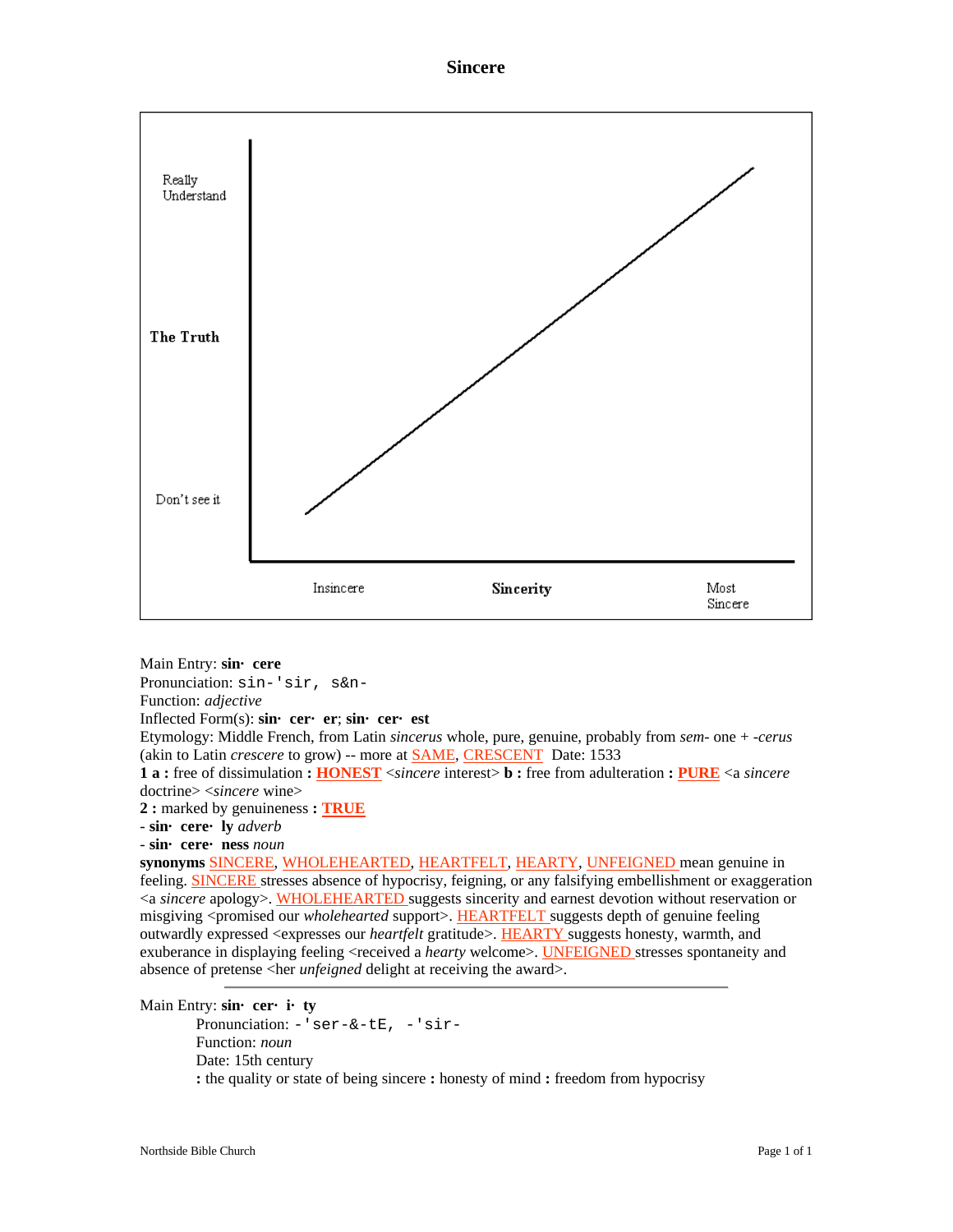# **Sincere**

Text: **Synonyms** GOOD FAITH, bona fides, sincereness, uberrima fides **Related Word:** heart; goodwill; singleness, straightforwardness **Contrasted Words:** cunning, deceit, guile; ill will **Antonyms:** insincerity

#### **sincere**

1 Pet 2:1-3 (KJV)

- 1 Wherefore laying aside all malice, and all guile, and hypocrisies, and envies, and all evil speakings,
- 2 As newborn babes, desire the **sincere** milk of the word, that ye may grow thereby:
- 3 If so be ye have tasted that the Lord is gracious.

### Phil 1:9-11 (KJV)

- 9 And this I pray, that your love may abound yet more and more in knowledge and in all judgment;
- 10 That ye may approve things that are excellent; that ye may be **sincere** and without offence till the day of Christ;
- 11 Being filled with the fruits of righteousness, which are by Jesus Christ, unto the glory and praise of God.

#### **sincerity**

## Josh 24:14-15 (KJV)

- 14 Now therefore fear the LORD, and serve him in **sincerity** and in truth: and put away the gods which your fathers served on the other side of the flood, and in Egypt; and serve ye the LORD.
- 15 And if it seem evil unto you to serve the LORD, choose you this day whom ye will serve; whether the gods which your fathers served that were on the other side of the flood, or the gods of the Amorites, in whose land ye dwell: but as for me and my house, we will serve the LORD.

1 Cor 5:8 (KJV)

8 Therefore let us keep the feast, not with old leaven, neither with the leaven of malice and wickedness; but with the unleavened bread of **sincerity** and truth.

## 2 Cor 1:12 (KJV)

12 For our rejoicing is this, the testimony of our conscience, that in simplicity and godly **sincerity**, not with fleshly wisdom, but by the grace of God, we have had our conversation in the world, and more abundantly to you-ward.

2 Cor 2:14-17 (KJV)

- 14 Now thanks be unto God, which always causeth us to triumph in Christ, and maketh manifest the savour of his knowledge by us in every place.
- 15 For we are unto God a sweet savour of Christ, in them that are saved, and in them that perish:
- 16 To the one we are the savour of death unto death; and to the other the savour of life unto life. And who is sufficient for these things?
- 17 For we are not as many, which corrupt the word of God: but as of **sincerity**, but as of God, in the sight of God speak we in Christ.

#### 2 Cor 8:7-9 (KJV)

- 7 Therefore, as ye abound in every thing, in faith, and utterance, and knowledge, and in all diligence, and in your love to us, see that ye abound in this grace also.
- 8 I speak not by commandment, but by occasion of the forwardness of others, and to prove the **sincerity** of your love.
- 9 For ye know the grace of our Lord Jesus Christ, that, though he was rich, yet for your sakes he became poor, that ye through his poverty might be rich.